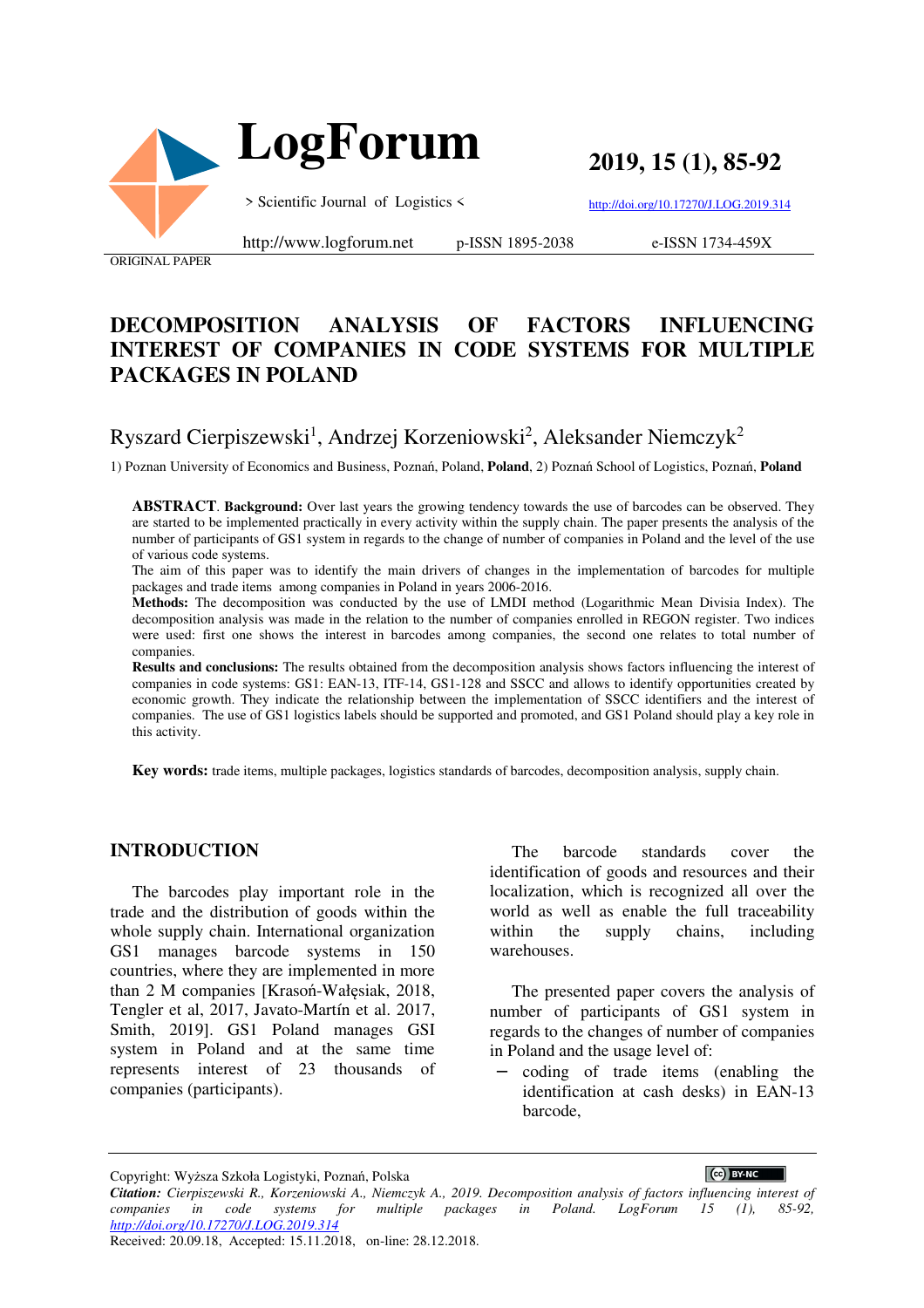*, Cierpiszewski R., Korzeniowski A., Niemczyk A., 2019. Decomposition analysis of factors influencing interest of companies in code systems for multiple packages in Poland. LogForum 15 (1), 85-92. http://doi.org/10.17270/J.LOG.2019.314* 

- − coding of variable measure trade items (packages/containers not scanned in general retail at point-of-sale) in ITF-14 barcode,
- − codes belonging to GS1-128 barcodes to present business date connecting with the content of homogeneous and not homogeneous packages creating the logistics units,
- SSCC identifiers (Serial Shipping Container Code) of logistics units of various contents, creating for warehousing and transport purposes.

The aim of this paper was the identification of drivers of changes in the use of barcodes for multiple packages and logistics units by companies in Poland during the period of 2006-2016.The decomposition analysis using Logarithmic Mean Divisia Index was applied to the analysis of the change of number of companies employing particular code system.

#### **METHODOLOGY**

The decomposition analysis using the method of Logarithmic Mean Division Index (LMDI) was implemented in this research. This method is used i.a. in researches for energy use, where the key aim of the decomposition analysis is the determination of structural factors being the drivers for changes of energy input indices as well as environmental impacts indices [Ang 2004, Stachura 2017]. This method is used also to determine drivers for change of  $SO<sub>2</sub>$  emission in power stations in Poland in 1995-2008 [Iskrzycki 2011]. Additionally it is used to analyze drivers of greenhouse gases emission e.g. deriving from car transport [Gozdek 2015], as well as to investigate the research and development strategies of Japanese companies concentrated on patent expansion in the area of environment protection [Fujii 2006]. It is also used to trace the added value in Chinese export [Zhao 2018] or economy drivers in Chine [Wang 2017]. Therefore it seems that the decomposition analysis, which consists in division of changes in total number of companies using the code system for multiple packages into individual factors triggering these changes, can be useful for the identification of drivers for the implementation of barcodes by companies.

The advantage of LMDI method, comparing to others, is to obtain the perfect decomposition and elimination of the problem of zero values of data. It is achieved by adding small values ranging from  $10^{-20}$  to  $10^{-10}$  [Ang] 2001]. The simple formula used for calculation is also the advantage of this method [Ang 2005]. The formula of method of Logarithmic Mean Division Index is as follows [Gozdek, Szaruga 2015]:

$$
\Delta V = \sum_{i=1}^{n} \left[ \frac{V_n^t - V_n^{t-1}}{\ln\left(\frac{V_n^t}{V_n^{t-1}}\right)} \ln\left(\frac{x_i^t}{x_i^{t-1}}\right) \right]
$$

where:

- V is determined by n factors  $(x_1, x_2, \ldots)$ ,
- ΔV is the sum of effects of all factors considered in given period of time  $[t-1, t]$ ,
- t means the present year
- t-1 means previous year

The number of total companies was assumed on the basis of number of companies registered in REGON register from Statistics Poland [GUS 2007-2017]. The number of companies using the barcode systems was taken from the database of GS1 Poland, the manager of GS1 system in Poland. The research covered the period from 2006 to 2016.

The decomposition analysis was conducted according to rules presented in Fujii's work [Fujii, 2016].

### **DISSCUSSION OF RESULTS**

The number of companies enrolled in REGON register is presented in the Table 1 and the number of companies registered in GS1 database is presented in the Table 2.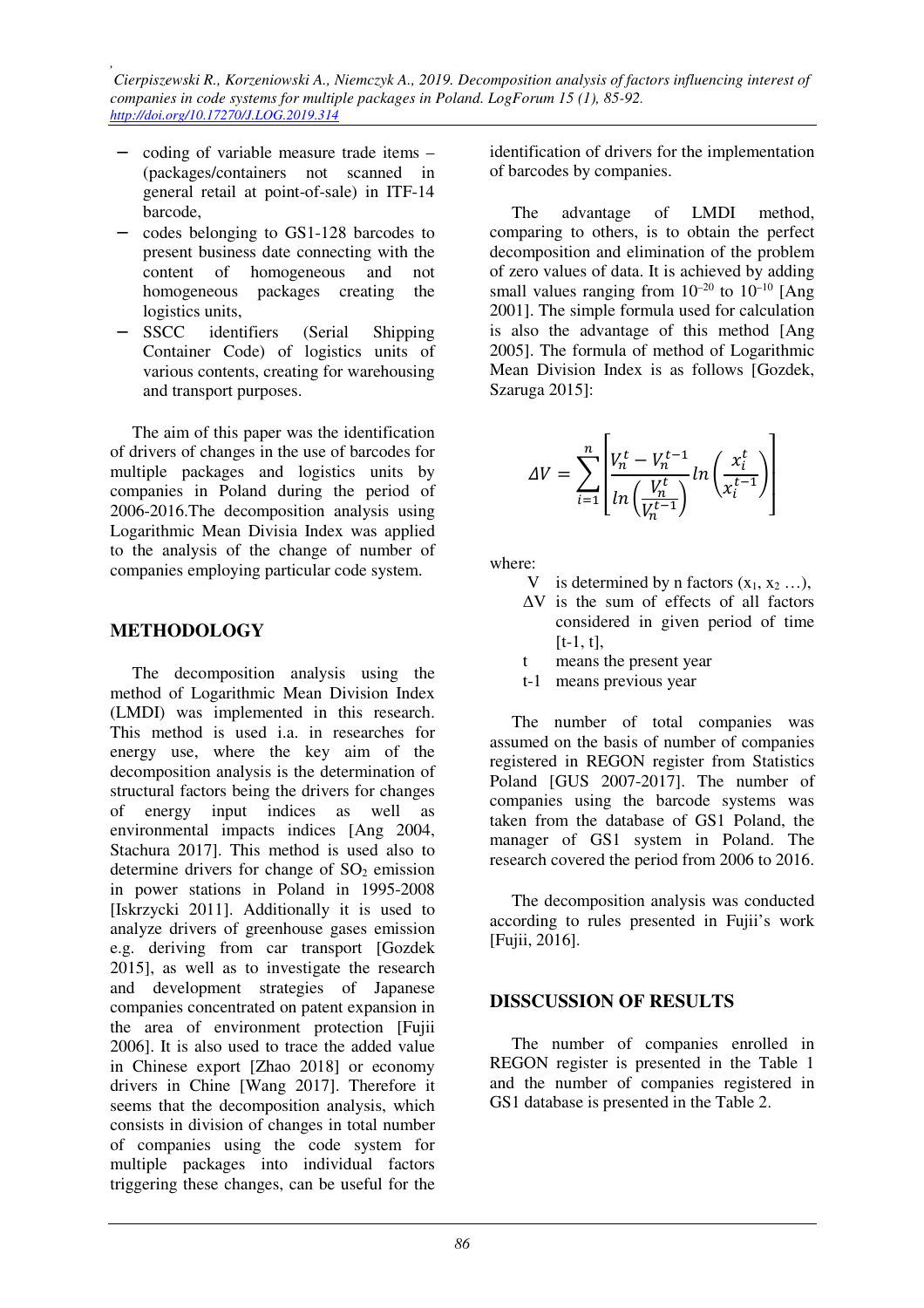Table 1. The numbers of companies in REGON register

|                                        |    | Year |      |      |      |      |      |      |      |      |      |                                                                                                               |
|----------------------------------------|----|------|------|------|------|------|------|------|------|------|------|---------------------------------------------------------------------------------------------------------------|
|                                        |    | 2006 | 2007 | 2008 | 2009 | 2010 | 2011 | 2012 | 2013 | 2014 | 2015 | 2016                                                                                                          |
| Number                                 | ΩŤ |      |      |      |      |      |      |      |      |      |      | 3 636 039 3 685 608 3 757 093 3 742 673 3 909 802 3 869 897 3 975 334 4 070 259 4 119 671 4 184 409 4 237 691 |
| companies                              |    |      |      |      |      |      |      |      |      |      |      |                                                                                                               |
| Source: Statistical Yearbook 2007-2017 |    |      |      |      |      |      |      |      |      |      |      |                                                                                                               |

Table 2. The number of companies using coding system of handling units according to GS1 Poland in years 2006-2016

|                     | Year          |      |      |         |         |         |         |        |         |         |         |
|---------------------|---------------|------|------|---------|---------|---------|---------|--------|---------|---------|---------|
| Type of code system | 2006          | 2007 | 2008 | 2009    | 2010    | 2011    | 2012    | 2013   | 2014    | 2015    | 2016    |
| $EAN-13$            | 5 360         | 6874 | 7769 | 8 1 0 1 | 8 3 6 4 | 8 5 1 4 | 9 3 3 1 | 9 0 71 | 9 1 7 1 | 10826   | 108     |
| $ITF-14$            | <sup>12</sup> | 139  | 160  | 172     | 188     | 221     | 269     | 282    | 285     | 315     | 354     |
| GS1-128             | 289           | 356  | 425  | 513     | 621     | 717     | 835     | 949    | 959     | 181     | 1270    |
| <b>SSCC</b>         | no data       | 190  | 311  | 448     | 554     | 689     | 842     | 946    | 956     | 344     | 2 0 3 4 |
| Total*              | 5761          | 7437 | 7906 | 8 3 9 9 | 883     | 9 2 2 2 | 9904    | 10 303 | 10415   | 12 3 22 | 12 009  |

\* Due to fact, that some companies use more than one coding system, the sum of positions in each column is higher than presented in the row "Total".

Source: GS1 Poland database

During the analysis of data in the table 1, it can be observed the systematic increase of number of registered companies from 3 636 039 in year 2006 up to 4 237 691 in year 2016. It means the increase of number of companies by 16%. Only in year 2008 the small decrease in comparison to previous year was observed. The number of companies using code system also was growing systemically from 5 761 to 12 009 participants, but its growth was definitely higher and was equal to 108%. Year 2016 was the only exception in this trend, when the small decrease of number of GS1 Members was observed (from 12 322 to 12 009 companies).

The number of participants using following systems: EAN-13, IF-14, GS1-128 or SSCC identifiers also increased year by year in the analyzed period. The very strong jump in numbers of SSCC identifiers was especially in year 2016, when it was higher than 50%. Relatively fast increase of interest for SSCC identifiers over last few years was the reason that at present they are used more often than GS1-128 system. However it should be emphasized that in absolute values, their application is much lower than codes belonging to EAN-13 system (which amounts to almost 70% of all applications).

The decomposition analysis LMDI was used to identify and clear all factors influencing the number of companies, which use barcodes [Fujii, 2016]. The analysis was conducted in relation to the number of companies enrolled in REGON register. Two indicators were implemented in this analysis. The first of them (PRIORITY) gives information about increase or decrease of the interest in barcodes among companies. The second one (SCALE) gives information about influence of total number of companies. The indicator PRIORITY means the number of companies using code system for multiple packages by the total number of companies enrolled in REGON register. This indicator increases when the number of companies coding multiple packages increases faster that the number of all companies. It shows that companies focus on the implementation of analyzed standards giving them higher priority. The indicator SCALE gives information about changes in total number of companies.

The decomposition analysis was conducted using the following formula:

$$
BARCODE = \frac{BARCODE}{TOTAL} * TOTAL = PRIORITY * SCALE
$$

where:

- BARCODE means the number of companies using code system
- TOTAL means total number of companies enrolled in REGON register

The following formula was used to compare changes in various periods:

```
BARCODE<sup>t</sup>\overline{BARCODE^{t-1}} = \overline{PRIORITY^{t-1}} * \overline{SCALE^{t-1}}PRIORITY<sup>t</sup>SCALE<sup>t</sup>
```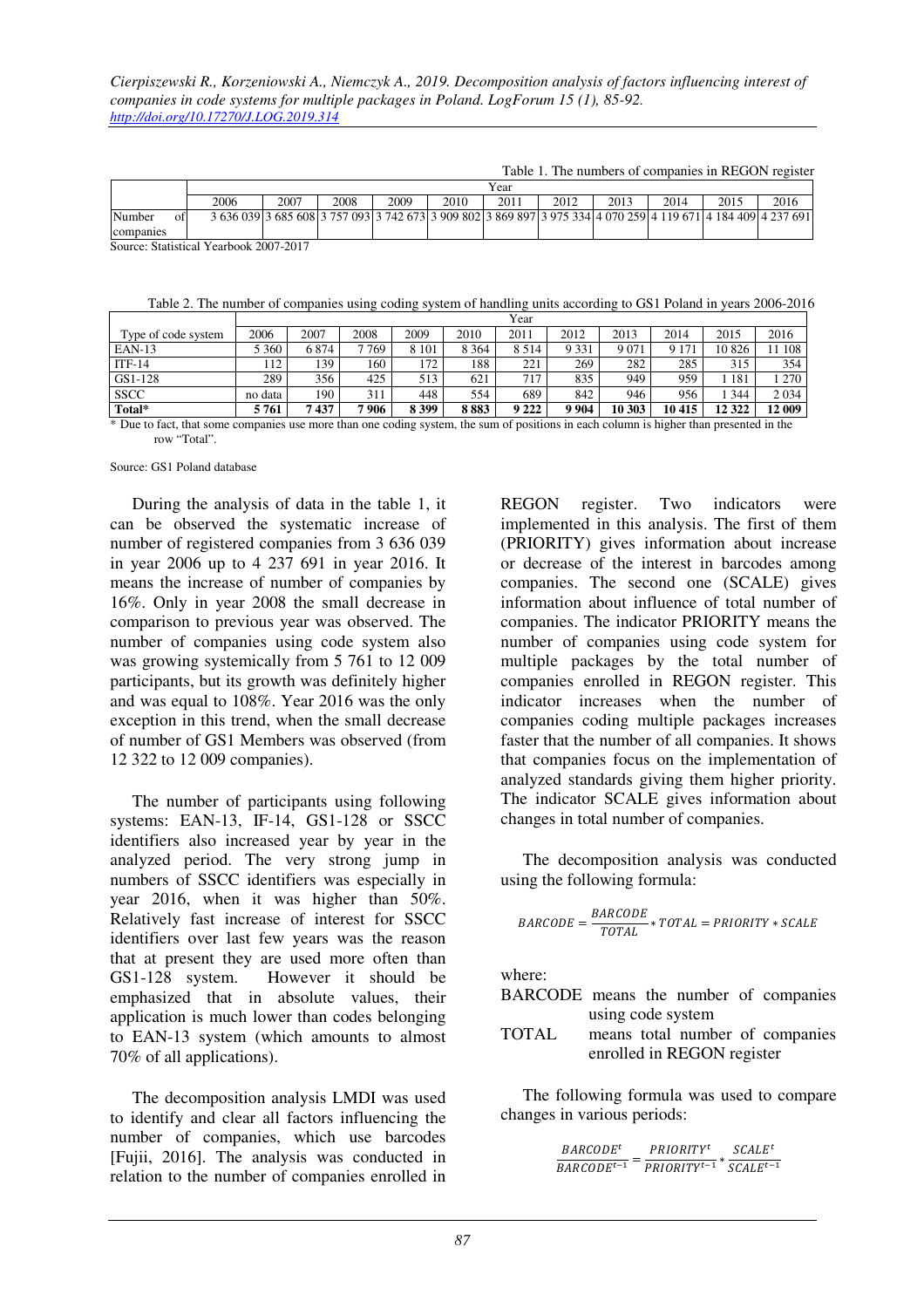*Cierpiszewski R., Korzeniowski A., Niemczyk A., 2019. Decomposition analysis of factors influencing interest of companies in code systems for multiple packages in Poland. LogForum 15 (1), 85-92. http://doi.org/10.17270/J.LOG.2019.314* 

where:

*,* 

|       | means present year  |
|-------|---------------------|
| $t-1$ | means previous year |

After logarithm and multiplication of both side of the formula by the indicator

$$
\omega' = \frac{\text{BARCODE}^t - \text{BARCODE}^{t-1}}{\ln(\text{BARCODE}^t) - \ln(\text{BARCODE}^{t-1})}
$$

the following formula was obtained:

$$
\label{eq:deltaRRCODE} \Delta BARCODE^{t,t-1} = \omega^t ln \left( \frac{PRIORITY^t}{PRIORITY^{t-1}} \right) + \; \omega^t ln \left( \frac{SCALE^t}{SCALE^{t-1}} \right)
$$

The obtained relation allows to analyze the activity of companies in relation to shown interest in code system and total number of companies. The first component in the right part of the formula shows the priority of coding while the second component shows the influence of the scale effect.

 $\triangle BARCODE^{t,t-1}$  means the change of companies using code system in two subsequent years.



Source: own work

Fig. 1. The influence of interest in coding of multiple packages and total number of companies on the change of number of companies using code systems

It can be concluded from the figure 1, that the increase of number of companies coding collective units results in most of cases for the analyzed period from scale effect i.e. the increase of total registered companies as well as from the significant increase of interest in coding of multiple packages. There were only two years (2014 and 2016) when the increase of companies using code system was smaller than

the increase of total registered companies. During all other years the increase of companies using code system results mainly from the first factor, described as PRIORITY. The biggest share of this factor was in years 2007 and 2015. The influence of scale effect (indicator SCALE) was significantly smaller, except from years 2010 and 2014, when it was the most important reason for the increase of companies using analyzed standards. The scale effect shows negative values in years 2009 and 2011. The increase of the number of registered companies in GS1 Poland results mainly from the increase of the interest in such proceedings. The scale effect also causes the increase of the number of registered companies but it is definitely smaller.

The influence of the interest in coding of multiple packages by the use of various code systems as well as total number of companies on the change of the number of companies using code systems was presented in figures 2-5.



Fig. 2. The influence of interest in coding of multiple packages and total number of companies on the change of number of companies using EAN-13 systems



Source: own work

Fig. 3. The influence of interest in coding of multiple packages and total number of companies on the change of number of companies using ITF-14 systems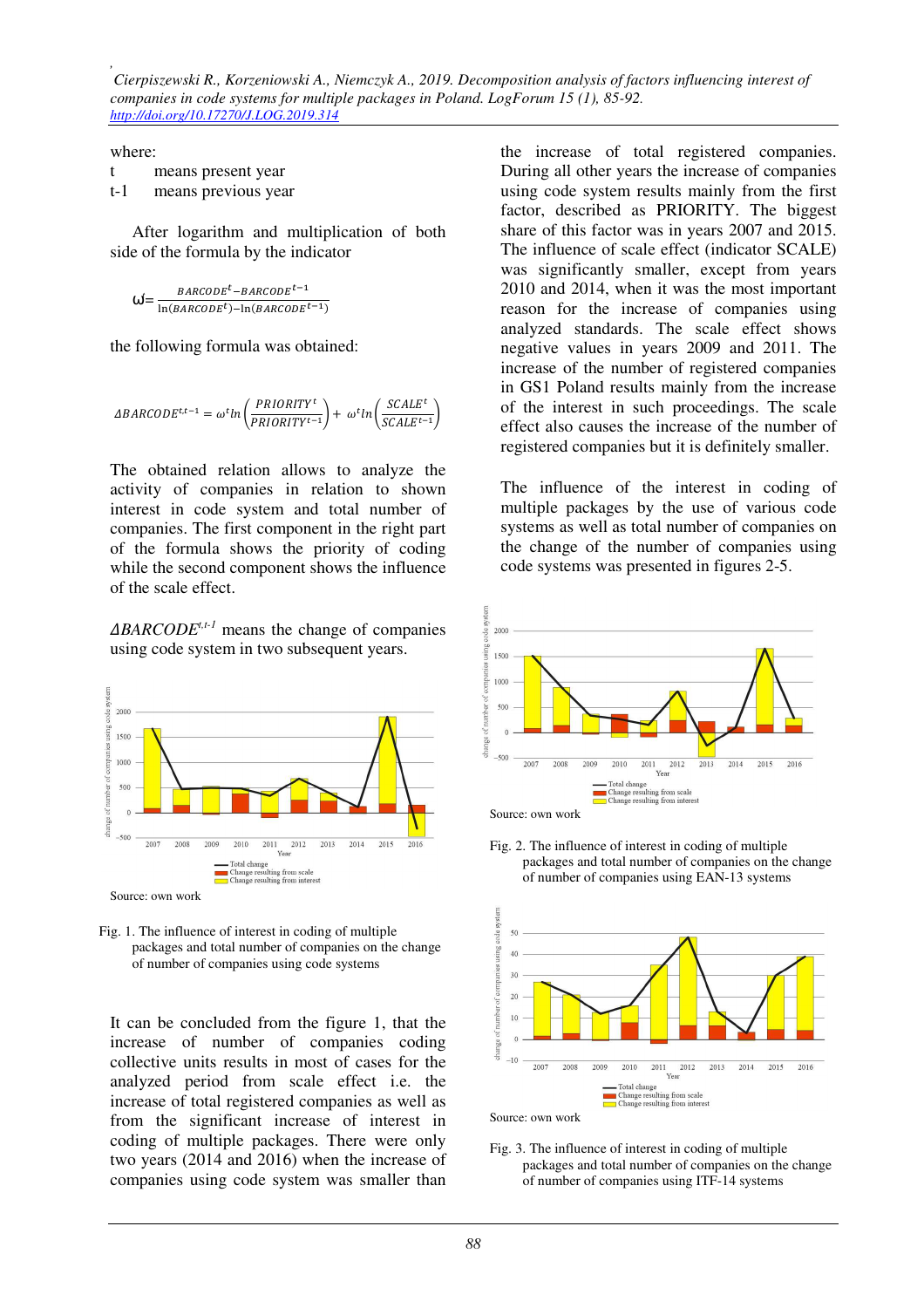

Source: own work

Fig. 4. The influence of interest in coding of multiple packages and total number of companies on the change of number of companies using GS1-128 systems



Source: own work

As it can be concluded from presented figures, there is a distinctive difference between characteristics of changes for EAN-13 codes and other three ones. In case of GS1-128, IFT-14 and SSCC, the increase of number of companies depends mainly on interest and only in small part on the effect scale. The year 2011 is very interesting one, when the scale effect is of negative values for all analyzed standards. The other strange data can be observed in year 2014, when the increase of the number of registered companies in GS1 Poland results practically only from scale effect.

The diagram presented the influence of different factors on the number of companies using EAN-13 system is more ambiguous. The factors dependent on interest had bigger significance in some years, while in other the factor dependent on the scale is more important.

The interest of using the EAN-13 code system for multiple packages being at the same time the trade units grew in different way. The increase of number of companies using EAN-13 code system for multiple packages is connected with the increase of number of operating companies. It could be caused by the attractive price of goods bought in multiple packages in shops and discounts. The decrease was observed only in 2013 year.

In order to deep the analysis of the influence of particular system on the interest of companies in code system, the following formula was used:

$$
BARSTAND = \frac{BARSTAND}{BARCODE} * \frac{BARCODE}{TOTAL} * TOTAL
$$

$$
= STANDARD * PRIORITY * SCALE
$$

where BARSTAND means the number of companies using particular standard, and the compound STANDARD shows the interest of particular system.

Such method of the presentation allows to analyze the activity of companies according to the interest in code system in given standard (STANDARD), interest of coding (PRIORIRTY) and the number of all companies (SCALE). The figure 6 presents the results of the analysis for ITF-14, GS1-128 and SSCC systems.

EAN-13 system was not taken into consideration because it is the only system offering barcodes, which can be read at the cash points. The other systems are implemented for other purposes. They are used for the identification of units in logistics processes within supply chains, especially in warehouses. It can be concluded during the comparison of GS1-128, IFT-14 and SSCC systems that in case of GS1-128 and IFT-14 systems, the increase depends only on scale effect and total interest in coding. However in case of SSCC system, the increase of number of companies using this type of coding, depends also on the interest on SSC identifier. The special increase of the implementation of SSCC system can result from its multi-purpose nature. The SSCC identifier can be used for many purposes and do not need to be used in the form of a barcode.

Fig. 5. The influence of interest in coding of multiple packages and total number of companies on the change of number of companies using SSCC identifiers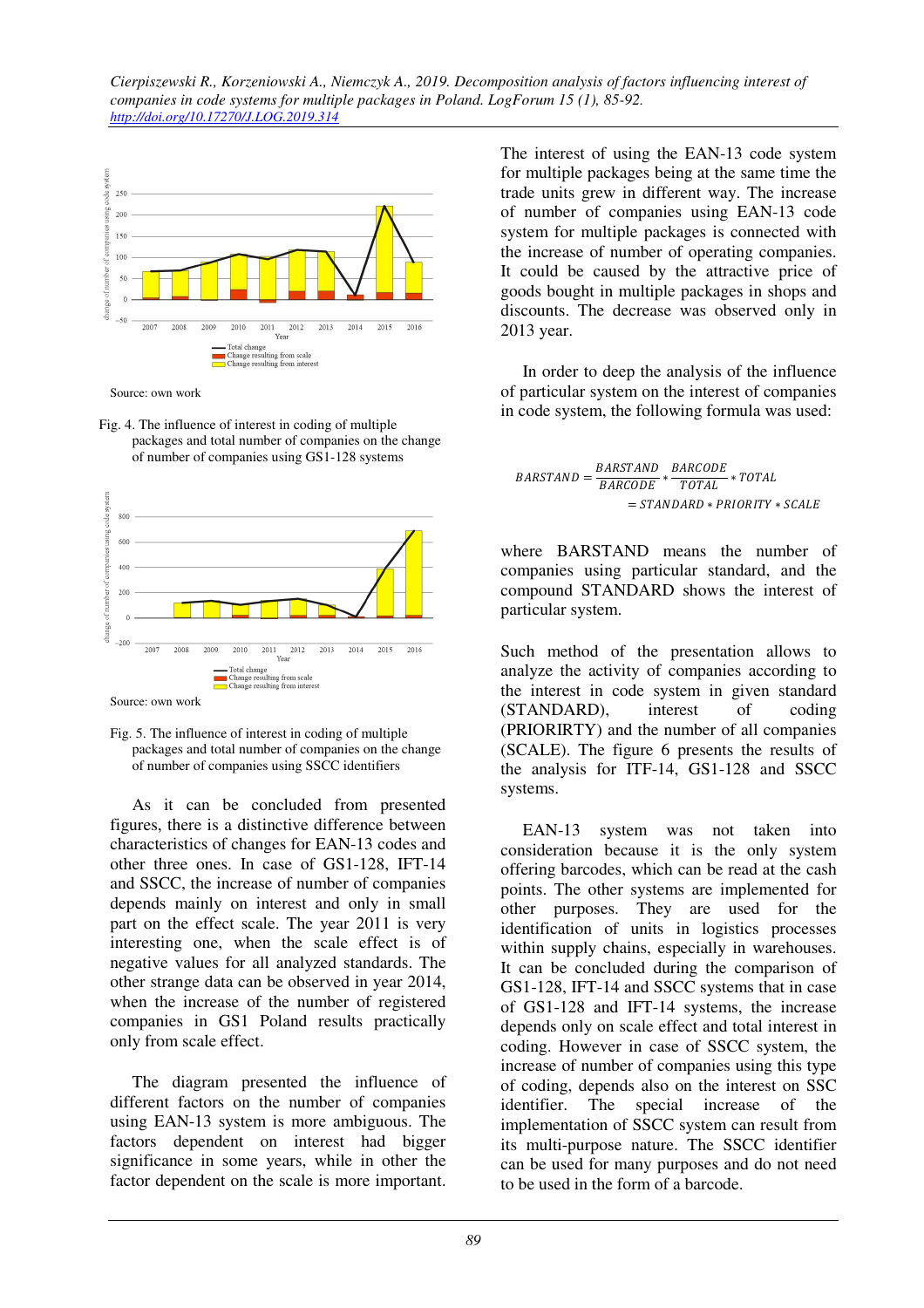

Fig. 6. The influence of interest in coding of multiple packages in code systems ITF-14, GS1-128 and SSCC

Additionally there is a common connection between GS1-128 and SSCC identifier. It results from the implementation of logistics labels GS1 in supply chains. Application identifiers presented in GS1-128 system are used on labels. The SSCC identifier is the only compulsory one on the label.

#### **CONCLUSIONS**

*,* 

The use of decomposition analysis for the evaluation of factors influencing the interest of investigated GS1 standards allows to identify the possibilities resulting from economic development as well as to indicate the possibilities and directions of development and further implementation of code standards. Based on the conducted analysis of the use of code systems by companies, it can be observed the growth of the interest of the implementation of barcodes. The number of companies using EAN-13 code for multiple packages is connected with the total number of companies. Therefore the special efforts should be concentrated to reach new companies which will be new suppliers of commercial nets.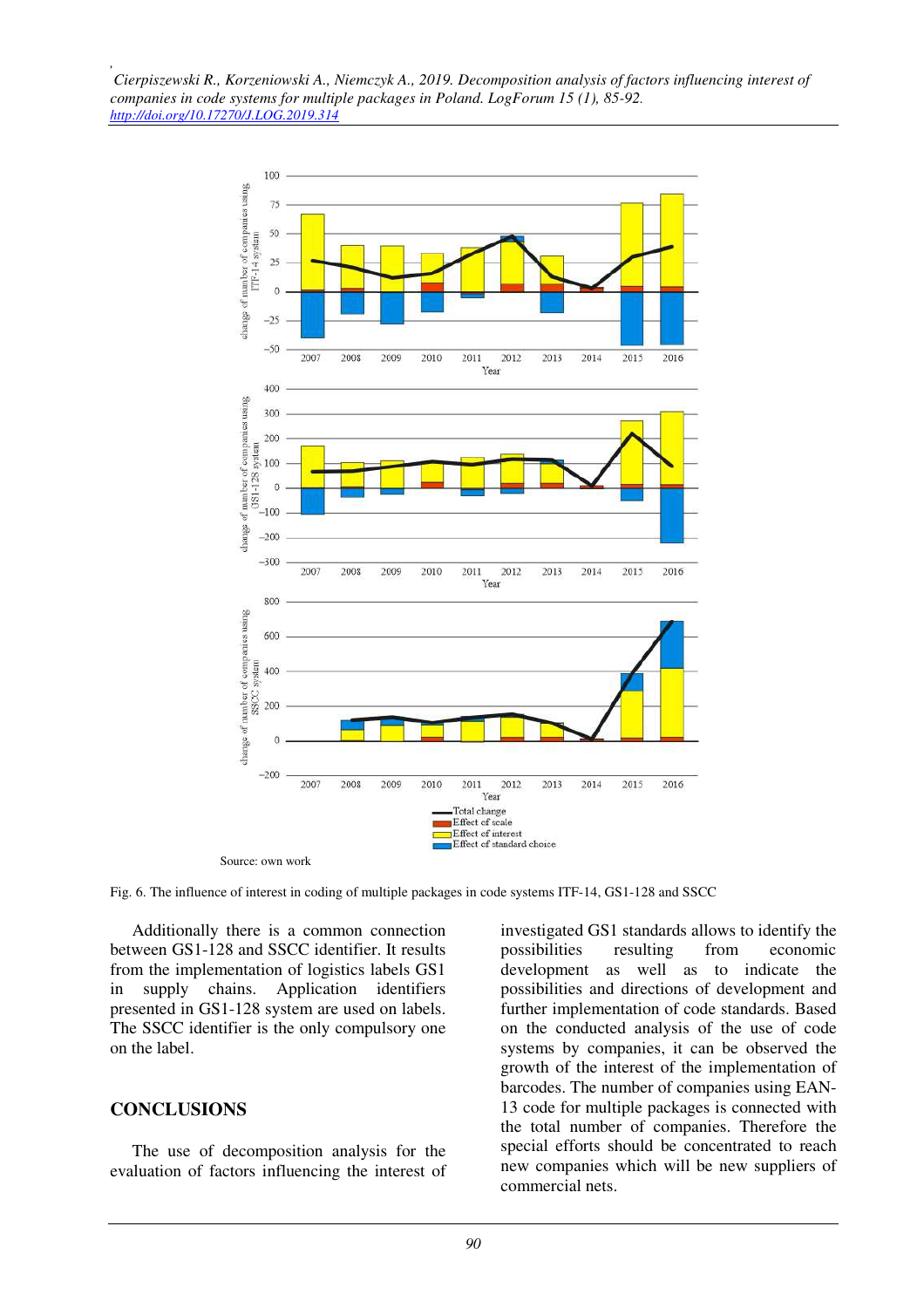*Cierpiszewski R., Korzeniowski A., Niemczyk A., 2019. Decomposition analysis of factors influencing interest of companies in code systems for multiple packages in Poland. LogForum 15 (1), 85-92. http://doi.org/10.17270/J.LOG.2019.314* 

The use of SSCC depends also on the interest of companies in such identifier, therefore it should still be put an effort to increase the knowledge of this system and its advantages in supply chains among producers, logistics operators as well as trade cooperators. The army is another possible customer of this code system. Suppliers are obliged to use GS1 logistics labels. Many of them start to join GS1 system and need a support in the beginning phase of this implementation from the side of manager of this system i.e. GS1 Poland.

### **ACKNOWLEDGMENTS AND FUNDING SOURCE DECLARATION**

Statutory fund of Poznań School of Logistics.

## **REFERENCES**

- Ang B.W., 2004, Decomposition analysis for policymaking in energy: which is the preferred method?, Energy Policy, 32, 1131– 1139. http://doi.org/10.1016/S0301- 4215(03)00076-4
- Ang B.W., 2005, The LMDI approach to decomposition analysis: a practical guide, Energy Policy, 33, 867–871. http://doi.org/10.1016/j.enpol.2003.10.010
- Ang B.W., 2016, A Simple Guide to LMDI Decomposition Analysis. www.isem.nus.edu.sg/staff/angbw/pdf/A\_Si mple Guide to LMDI.pdf (czas dostępu: 09.09.2018). https://www.isem.nus.edu.sg/staff/angbw/pdf /A\_Simple\_Guide\_to\_LMDI.pdf
- Fujii H., 2016, Decomposition analysis of green chemical technology inventions from 1971 to 2010 in Japan, Journal of Cleaner Production, 112, 4835-4843.

http://doi.org/10.1016/j.jclepro.2015.07.123

Gozdek A., Szaruga E., 2015, Analiza dekompozycyjna wzrostu emisji gazów cieplarnianych z transportu samochodowego na przykładzie Polski i Rumunii [Decomposition analysis of greenhouse emissions from car transport on the example of Poland and Romania], Uniwersytet Szczeciński, Zeszyty Naukowe nr 869, 371- 385.

http://doi.org/10.18276/ptl.2015.29-26

- Iskrzycki K., Suwała W., Kaszyński P. 2011, Dekompozycja redukcji emisji dwutlenku siarki w polskich elektrowniach [Decomposition of reduction of emission of sulphur dioxide in Polish Power stations], 1995–2008, Polityka Energetyczna, 14(2), 107-124.
- Javato-Martín M., Sanz-Angulo P., de Benito-Martín J.J., Galindo-Melero J., 2017. A Study of the Innovative Applications of Intelligent Transport Systems Works to Logistics and Freight Transport: Public-Private Collaboration Projects. In: Hernández C. (eds) Advances in Management Engineering. Lecture Notes in Management and Industrial Engineering. Springer, Cham, http://doi.org/10.1007/978-3-319-55889- 9\_13
- Krasoń-Wałęsiak M. Numer GTIN paszportem do świata [GTIN number as passport to the world], online Harvard Business Review Polska nr 184, czerwiec 2018, 15-16
- Smith-Ditizio Amber A., Smith Alan D., 2019. Using RFID and Barcode Technologies to Improve Operations Efficiency Within the Supply Chain, In: Advanced Methodologies and Technologies in Business Operations and Management, IGI Global's, http://doi.org/10.4018/978-1-5225-7362- 3.ch096
- Statistical Yearbook RP 2007, GUS, Warszawa 2007-2017
- Stachura P., 2017, Analiza dekompozycyjna indeksu efektywności energetycznej ODEX dla Polski w latach 2000-2014 [Decomposition analysis of index of energetic effectiveness ODEX for Poland in years 2000-2014], Prace Naukowe Uniwersytetu Ekonomicznego we Wrocławiu, 491, 340- 351. http://doi.org/10.15611/pn.2017.491.32
- Tengler Jiří , Kolarovzski Peter , Kolarovszká Zuzana, 2017. Identification and Localization of Transport Units for Selected Company, Procedia Engineering, 178, 2017, 491-500, http://doi.org/10.1016/j.proeng.2017.01.092